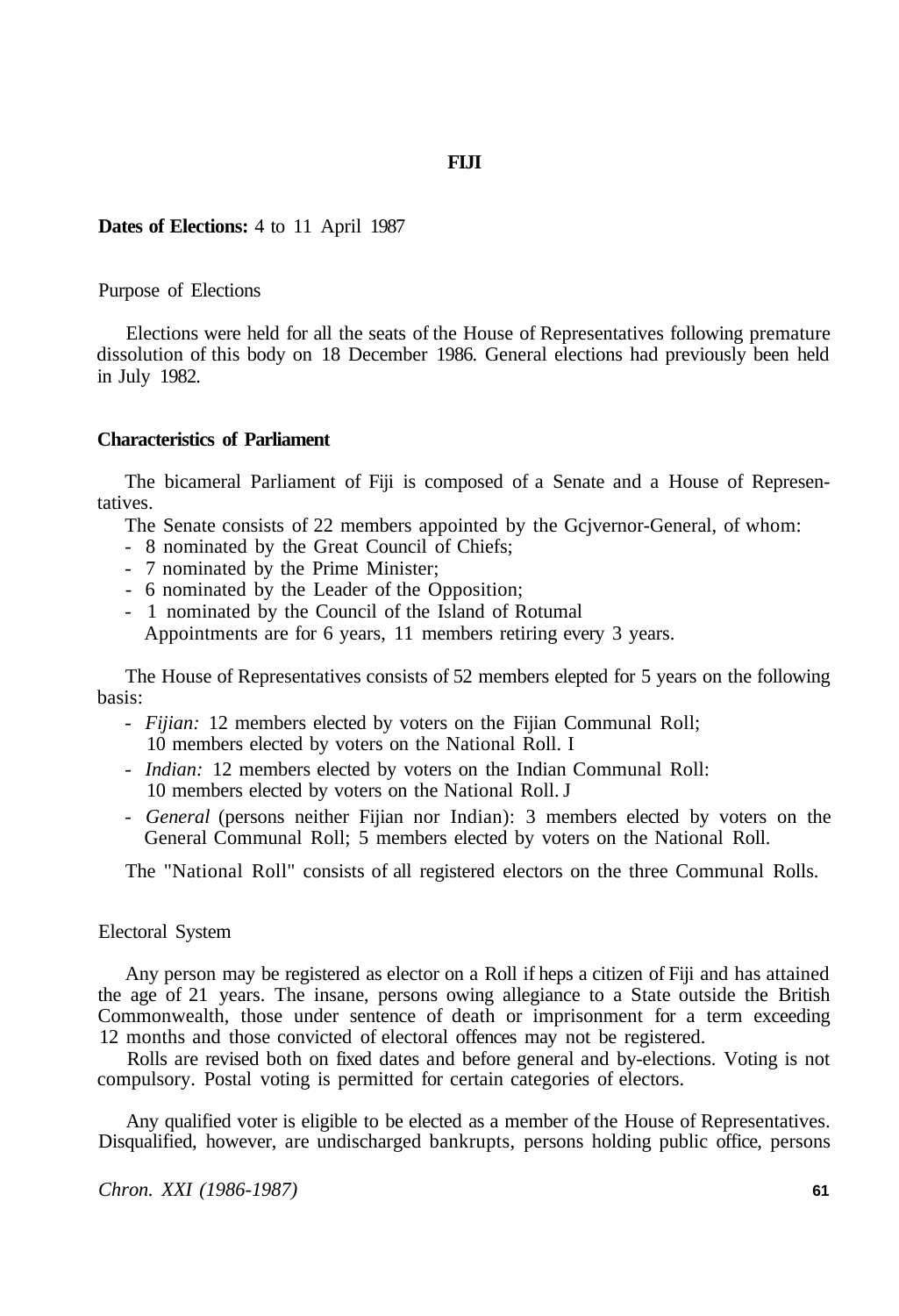who held certain government posts in the preceding three years, government contractors and election officials.

Candidatures must be submitted on a nomination paper signed by six to eight voters of the subject constituency, and be accompanied by a deposit of F\$ 100, which is forfeited if the candidate is not elected and the number of votes polled by him does not exceed 10% of the total number of valid votes cast in the constituency.

To be qualified to be appointed to the Senate, one must be registered as a voter on one of the three Communal Rolls. The same disqualifications apply as for candidates to the House, except that of interest in government contracts.

For election purposes, Fiji is divided into 12 constituencies, each returning one communally-elected Fijian member; into 12 constituencies, each returning one communally-elected Indian member; and into three constituencies, each returning one communally-elected General member. For the National Roll elections, there are 10 constituencies, each returning one Fijian and one Indian member, and these are combined into five pairs for the purpose of each returning one General member.

Candidates are elected by simple majority. Each voter is entitled to cast four votes: one in respect of the Communal Roll constituency in which he is registered and three in respect of the National Roll constituencies in which he is registered.

A by-election is held to fill a House seat which becomes vacant between general elections. Senate vacancies are filled by appointment.

### **General Considerations and Conduct** of **the Elections**

Parliament was prematurely dissolved in December 1986 amid speculation that Prime Minister Ratu Sir Kamisese Mara would call early elections before increased development of the new left-of-centre opposition coalition.

The campaign was marked by sporadic violence. The opposition coalition comprising the National Federation Party (NFP) and the Fiji Labour Party (formed in 1985) pledged to pursue a foreign policy of nonalignment and to ban nuclear weapons from Fiji territory and, on the domestic front, focused on the issues of increased social services, lower taxes, land reform and government corruption. The ruling Alliance Party (AP) emphasized the country's booming economy and was supported by most indigenous Fijians, while the coalition, and especially the NFP, was backed by the island's Indian community.

On polling day, the conservative AP was voted out of power for the first time since independence in 1970 as its loss of five seats was picked up by the coalition. On 13 April, Labour leader Timoci Bavadra took office as Prime Minister to head the nation's first Government of mainly ethnic Indian rather than Melanesian origin; he announced the formation of his Cabinet the next day. On 14 May, however, the new Government was deposed in a military coup d'Etat and Parliament was dissolved\*.

<sup>\*</sup> See section *Parliamentary Developments,* p. 10.